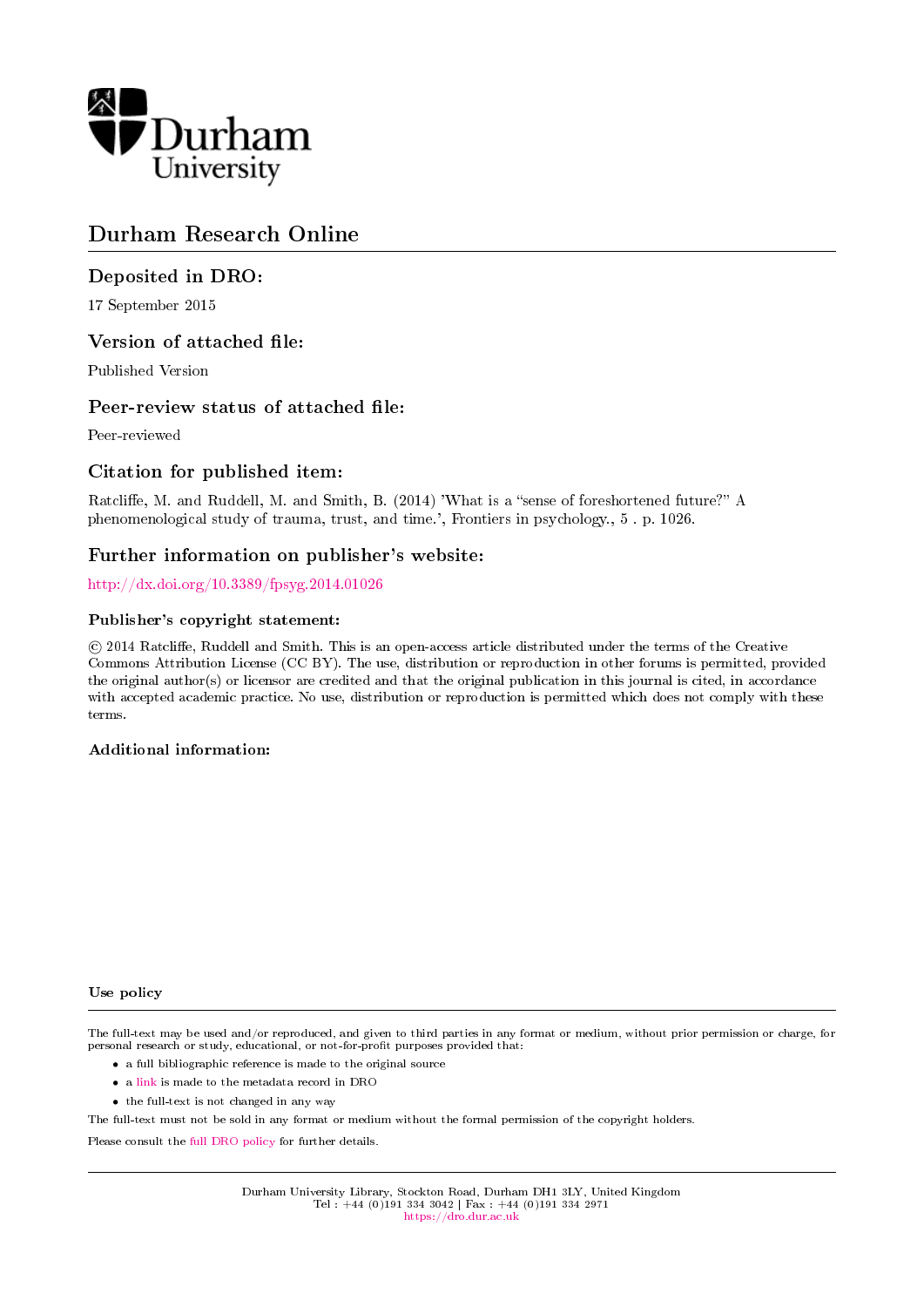

# What is a "sense of foreshortened future?" A [phenomenological study of trauma, trust, and time](http://www.frontiersin.org/Journal/10.3389/fpsyg.2014.01026/abstract)

## *[Matthew Ratcliffe1](http://community.frontiersin.org/people/u/90888)\*, [Mark Ruddell](http://community.frontiersin.org/people/u/181190) <sup>2</sup> and [Benedict Smith1](http://community.frontiersin.org/people/u/182221)*

<sup>1</sup> Department of Philosophy, Durham University, Durham, UK

<sup>2</sup> Northumberland, Tyne and Wear NHS Foundation Trust, Newcastle upon Tyne, UK

#### *Edited by:*

Matthew R. Broome, University of Oxford, UK

#### *Reviewed by:*

Philip Gerrans, University of Adelaide, Australia Havi Carel, University of Bristol, UK

*\*Correspondence:*

Matthew Ratcliffe, Department of

Philosophy, Durham University, 50 Old Elvet, Durham DH1 3HN, UK e-mail: [m.j.ratcliffe@durham.ac.uk](mailto:m.j.ratcliffe@durham.ac.uk)

One of the symptoms of trauma is said to be a "sense of foreshortened future." Without further qualification, it is not clear how to interpret this. In this paper, we offer a phenomenological account of what the experience consists of. To do so, we focus on the effects of torture.We describe how traumatic events, especially those that are deliberately inflicted by other people, can lead to a loss of "trust" or "confidence" in the world. This undermines the intelligibility of one's projects, cares, and commitments, in a way that amounts to a change in the structure of temporal experience.The paper concludes by briefly addressing the implications of this for how we respond to trauma, as well as offering some remarks on the relationship between trauma and psychosis.

**Keywords: anticipation, Husserl, interpersonal relations, temporal experience, torture, trauma, trust**

#### **INTRODUCTION**

The Istanbul Protocol, a United Nations guide for investigating and documenting cases of torture, describes one of its long-term effects as follows:

The victim has a subjective feeling of having been irreparably damaged and having undergone an irreversible personality change. He or she has a sense of foreshortened future without expectation of a career, marriage, children, or normal lifespan [\(Istanbul Protocol, 1999](#page-11-0), p. 47).

A "sense of foreshortened future" is also mentioned as a symptom of post-traumatic stress disorder (PTSD) in the fourth edition of the *Diagnostic and Statistical Manual of Mental Disorders* [\(DSM-IV-](#page-10-0)TR, p. 468). In [DSM-5](#page-10-0), there is a more general statement about various negative expectations concerning the future. Here, we focus more specifically on the "foreshortened future" criterion. What might the relevant experience consist of? The DSM and Istanbul Protocol do not provide any further clarification, and the cursory descriptions that they do offer are compatible with various interpretations. On one account, a sense of foreshortened future involves a cluster of interrelated judgments regarding what the future most likely holds, such as "I will die young," "I will not have a family," and "I will not have a successful career." These either comprise or originate in a more general evaluation of future events, the content of which is something like "bad things are going to happen to me and good things are not going to happen to me." In conjunction with this, negative emotions toward the future predominate: one fears that *p* and *q*, rather than hoping that *r* and *s*. If this is right, then a sense of foreshortened future is to be distinguished from an experience of *time* itself or – if you prefer – from an experience of *temporal properties*. The traumatized person continues to distinguish past, present, and future, to anticipate the arrival of future events, and to experience temporal passage. Regardless of whether she anticipates future event *p*, where *p* is evaluated negatively (most notably, her own premature death), or future event *q*, where *q* is evaluated positively, both are experienced as "future" in the same way. So a foreshortened future is a matter of *what* is anticipated, a negative evaluation of what the future offers rather than an altered sense of the future itself.

In contrast to that view, we will argue that the experience of time is itself affected. Rather than a change in what is anticipated, arising against a backdrop of intact temporal experience, there is an altered sense of temporal passage, of "moving forward" in time, along with a change in how past, present, future, and the relationship between them are experienced. Certain other symptoms of trauma, such as "flashbacks" and feeling unable to "move on" from what has happened, can also be understood in terms of this. In what follows, we provide a phenomenological account, one that serves to illuminate the nature of a poorly understood change in the overall structure of experience that sometimes (but not always) follows exposure to certain events.

#### **TORTURE AND TRAUMA**

The experience addressed here is documented both as an effect of torture and as a symptom of PTSD. The focus of our discussion therefore needs to be clearer. Definitions of torture are contested. According to the Istanbul Protocol, it involves inflicting mental or physical suffering in order to punish, intimidate, obtain information, or extract a confession, and a public official must be implicated<sup>1</sup>. Others reject the "public official" condition as too restrictive. For instance, [Kenny](#page-11-0) [\(2010\)](#page-11-0) instead emphasizes the "instrumentality" of torture: suffering is intentionally caused in order to elicit a behavioral response, in a situation where the torturer has control over the victim<sup>2</sup>. The two psychiatric diagnoses most often associated with the effects of torture are major depression and PTSD, which are difficult to tease apart when diagnosed together [\(Istanbul Protocol, 1999](#page-11-0), p. 45). As it

<sup>&</sup>lt;sup>1</sup>This can involve punishment for something the victim or someone else has done, where the aim is to punish the victim and/or punish somebody else who cares about the victim.

<sup>&</sup>lt;sup>2</sup>See, for example, [Peters](#page-11-0) [\(1996\)](#page-11-0) for several different definitions of torture.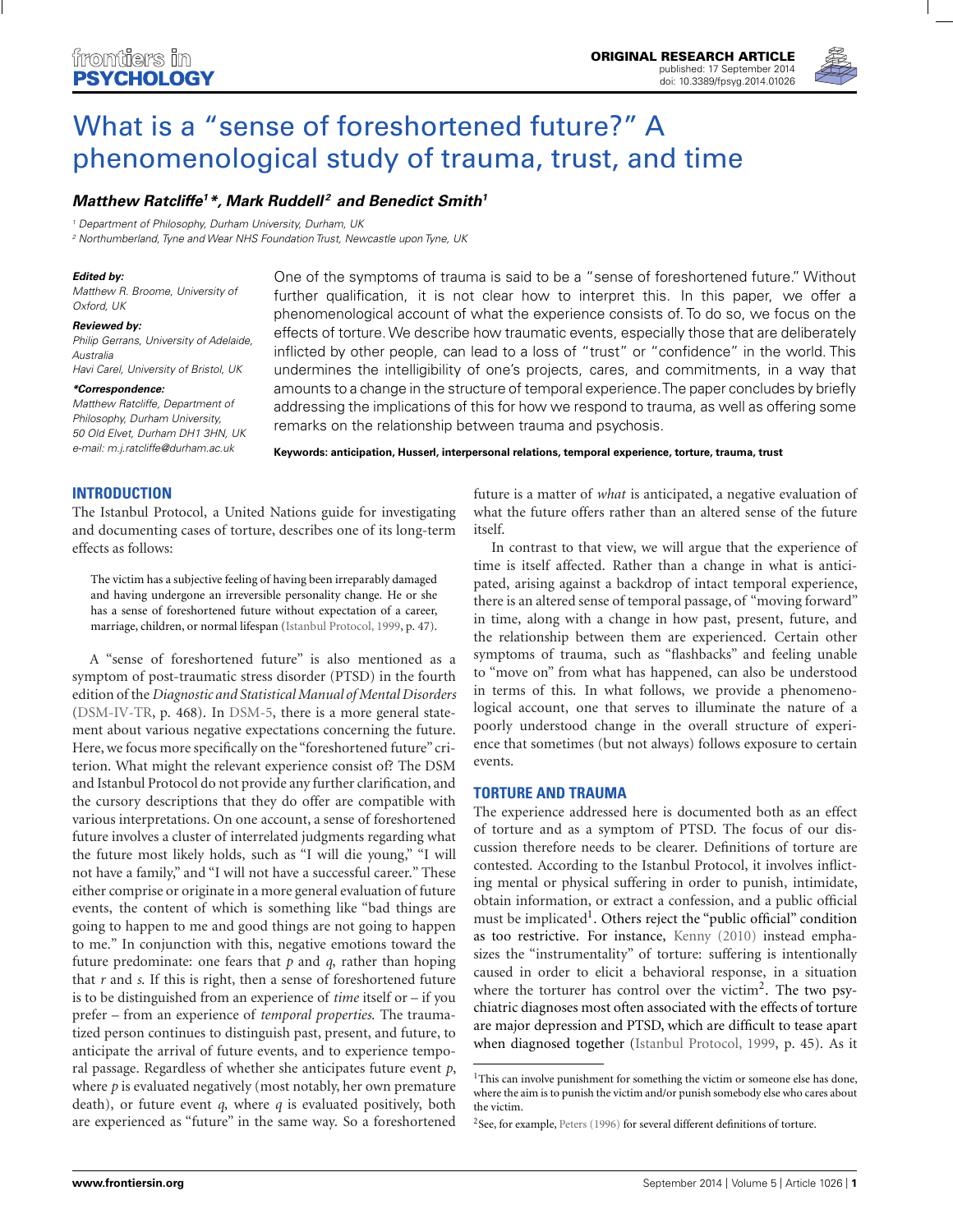is debatable what "torture" consists of and the kind of experience we describe is not unique to torture victims, it might seem preferable to widen the scope of our enquiry to PTSD and depression. However, the diagnostic category PTSD admits considerable heterogeneity, and there are also high levels of comorbidity with several other psychiatric conditions [\(DSM-IV,](#page-10-0) p. 465). The same points apply to the category "major depression" [\(Ratcliffe, in press](#page-11-0)). Furthermore, some experiences of trauma, such as "war trauma," involve a wider range of symptoms than those associated with PTSD and/or major depression [\(Ford, 1999;](#page-10-0) [Hunt](#page-11-0), [2010](#page-11-0)). Matters are further complicated by the overlap between grief and trauma, given that grief sometim[es involves bereavement by "traumatic means" \(](#page-11-0)Neria and Litz, [2004](#page-11-0), p. 75). So it is unlikely that one or another psychiatric category will be reliably associated with a distinctive kind of experience.

The experience we seek to characterize might be associated with a diagnosis of PTSD, major depression or both, but is not a prerequisite for either. It is better captured by the [ICD-10](#page-11-0) subcategory of "enduring personality change after catastrophic experience," the symptoms of which include "a hostile or mistrustful attitude toward the world," "social withdrawal," "feelings of emptiness of hopelessness," "a chronic feeling of being 'on the edge', as if constantly threatened," and "estrangement" [\(ICD-10,](#page-11-0) p. 209). And it is also consistent with Judith Herman's account of what she calls "complex PTSD" or "disorders of extreme stress not otherwise specified" [\(Herman, 1992/1997;](#page-10-0) [Ford, 1999](#page-10-0)). However, given that (a) the experience is not specific to any one psychiatric diagnosis, (b) many of the relevant diagnostic categories are contested, and (c) all of these categories are also compatible with other – often subtly different – kinds of experience, we do not tie our subject matter to one or another diagnosis. Instead, we focus on a certain kind of traumatic event, one where extreme suffering is deliberately inflicted upon a person by others. This is a necessary but not – according to most accounts –sufficient condition for torture. Our discussion therefore applies equally to the potential psychological effects of sexual assault, domestic violence, prejudicial discrimination, enforced periods of extended solitary confinement, and other forms of physical and psychological abuse, regardless of whether or not they are classified as forms of torture.

In referring to "trauma" it is debatable whether the emphasis should be on events that are intrinsically traumatic according to some criterion or whether any event that affects a given person in the relevant way qualifies as "traumatic" in that instance. However, our emphasis is on occurrences that would cause almost anyone great distress, and so the distinction between traumatic events and the traumatic effects of events is not so pressing<sup>3</sup>. We thus refer to "traumatic events" and also to enduring "traumatic experiences" or "experiences of trauma" that follow them. Of course, people respond in different ways to traumatic events, due to factors that include age, gender, idiosyncratic dispositions, life history, interpersonal relationships, and how

events are interpreted and re-interpreted individually and culturally. Furthermore, effects of traumatic events can be hard to distinguish from effects of wider social and cultural upheavals, as is often the case in refugee populations. The potentially different effects of discrete traumatic events and repeated or chronic exposure should also be kept in mind [\(Herman](#page-10-0), [1992/1997;](#page-10-0) [Ford,](#page-10-0)  $1999)^4$  $1999)^4$ .

So the kind of experience addressed here does not inevitably follow interpersonal trauma and it is not exclusive to interpersonal trauma. Nevertheless, there is something distinctive about the psychological effects of harm inflicted by others. As [Janoff-Bulman](#page-11-0) [\(1992,](#page-11-0) p. 77) observes, being "singled out for injury [...] by another person [...] presents particular challenges to the victim's assumptive world."We consider the nature of these "challenges" to one's "assumptions."We will first describe a pervasive shift in how the person relates to others that can follow interpersonal trauma, something that is often described as a "loss of trust." We will suggest that this centrally involves a pervasive alteration in how events are anticipated, which – in the most extreme cases – renders a purposive orientation toward a meaningful future unintelligible to the person. This, we will further show, amounts to a profound shift in the experience of time. As indicated by the emphasis upon "loss" of trust, an important limitation of our analysis is that it concerns cases where a previously intact (or largely intact) sense of trust is disturbed by traumatic events. Hence we do not address the various ways in which and degrees to which trust might be disrupted and developmentally derailed before it is fully formed, as happens when traumatic events occur during childhood. Although these need to be considered separately, our account of what the relevant kind of "trust" comprises will be applicable here too.

#### **LOSS OF TRUST**

A sense that the future is bereft of positive, meaningful life events is equally a sense that one's meaningful life is in the past, finished. So remarks to the effect that the future has nothing to offer are sometimes accompanied by the claim that one has died, that part of one has died, or that one persists but no longer "lives:" "I felt as though I'd somehow outlived myself" [\(Brison](#page-10-0), [2002,](#page-10-0) p. 9). This corresponds to a wider phenomenon that [Freeman](#page-10-0) [\(2000](#page-10-0), p. 90) has called "narrative foreclosure," defined as "the premature conviction that one's life story has effectively ended: there is no more to tell; there is no more than *can* be told." It is not simply that the person believes she does not have much time left; the traumatic event somehow disrupts her ongoing life story such that the story ceases to be sustainable. (A "life story," for current purposes, is a meaningful, coherent interpretation of past activities, relationships, achievements, and failures, which also includes a sense of where one is heading – what one's cares, commitments, and projects currently consist of, and what one seeks to achieve.) Even if something like this is right – and we think it is – it does not tell us *why* a life story has collapsed. Let us consider three scenarios:

<sup>&</sup>lt;sup>3</sup>As suggested by [ICD-10](#page-11-0), in such cases it is "unnecessary to consider personal vulnerabilities in order to explain its profound effect on the personality" (1992, p. 209).

<sup>&</sup>lt;sup>4</sup>There are further complications in cases such as extended solitary confinement, where harm is inflicted by others in the relevant way but chronic sensory and social deprivation have additional effects on temporal experience. For recent discussions, see [Grassian](#page-10-0) [\(2006\)](#page-10-0) and [Guenther](#page-10-0) [\(2013](#page-10-0)).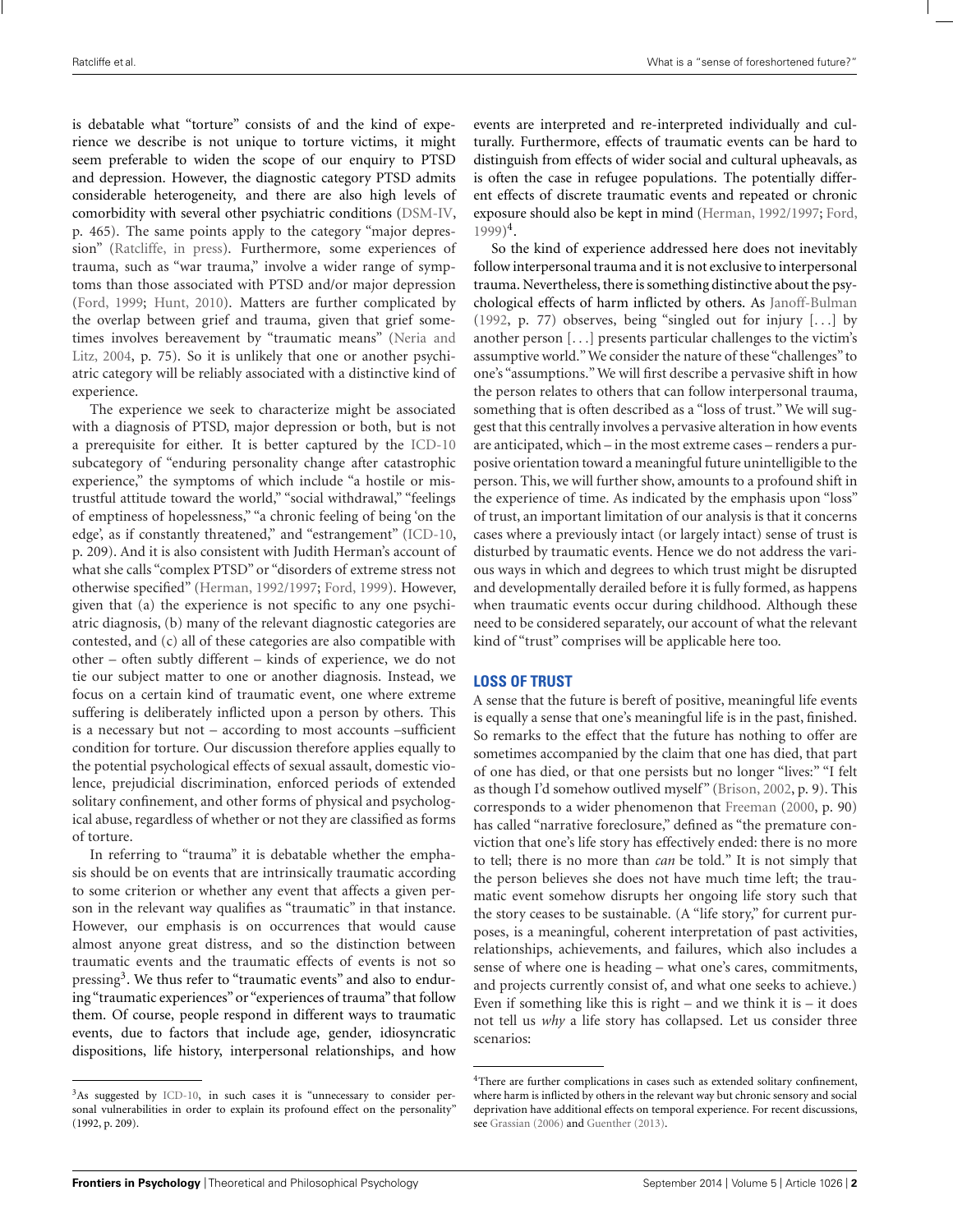- (1) Loss of a life narrative is constitutive of a sense of foreshortened future.
- (2) Loss of a life narrative is symptomatic of a loss of projects, cares, and commitments upon which that narrative is founded.
- (3) Both (1) and (2) are symptomatic of losing something that is presupposed by the intelligibility of life narratives and life projects.

We doubt that a sharp distinction can be drawn between (1) and (2), given that the ability to develop, sustain, and revise projects and commitments plausibly incorporates the ability to situate them within a cohesive, purposive, forward-looking narrative, one that is told and retold to oneself and others. We do not wish to deny that some instances of narrative foreclosure are attributable largely or wholly to a combination of (1) and (2). Life projects and commitments depend upon a wider social and cultural environment, and are therefore vulnerable to collapse in the event of certain changes in that environment. For example, if universities ceased to exist after some major social upheaval, a life focused around excelling as a University Professor would be unsustainable. Numerous projects would collapse, along with a broader, purposive narrative into which they are integrated; a life story would be cut short. [Lear](#page-11-0) [\(2006](#page-11-0)) describes how cultural changes can lead to loss of meaning structures that the life-stories and purposive activities of whole communities depend upon. This amounts to a form of narrative foreclosure, a sense that meaningful events can no longer transpire, that nothing can "happen." However, it is to be distinguished from a superficially similar but importantly different kind of experience. Interpersonal trauma can lead to narrative foreclosure even when the relevant social and cultural structures remain largely intact. Indeed, re-establishing a sense of connection with these structures has been identified as an important goal of rehabilitation [\(Herman, 1992/1997\)](#page-10-0). Furthermore, trauma is often experienced as specific to oneself; it is something that "I" and "I alone" – rather than "we" – have endured and continue to endure. In such cases, it involves an isolation from others that distinguishes it from shared meaning loss (although the distinction is certainly not clear-cut, and the kind of experience we describe can also involve shared meaning loss). In at least *some* such cases, we will argue, what is lost is not just (1) and/or (2) but also (3). In the type of case Lear describes, an open and meaningful future remains; what is lacking is a more determinate sense of which meaningful possibilities that future includes. However, for some, even this much is lost. There is an alteration in *how* time is experienced, such that the possibility of "moving on" in any kind of purposive, meaningful way can no longer be entertained. We will describe this by first turning to the theme of "trust."

First-person accounts of severe trauma, especially interpersonal trauma, tend to emphasize a "loss of trust." There are references to this in diagnostic manuals as well. For instance, [DSM-5](#page-10-0) (p. 271) refers to "exaggerated negative beliefs" such as "no one can be trusted" and "the world is completely dangerous." But what, in this context, is "trust?" Trust is often construed by philosophers as a three-place relation, of the form "*x* trusts *y* to do *z*." Hence the philosophical task becomes that of identifying criteria which distinguish trusting *y* to do *z* from various other attitudes, such as hoping that *y* will do *z* and thinking that  $y$  will probably do  $z^5$ . However, this does not exhaust the scope of "trust." Three-place trust can be distinguished from two-place trust, where "*x* trusts *y*" full stop, without reference to a specific situation or action. And there is also what we might call "one-place trust," where one trusts other people in general rather than trusting a specific individual or group of individuals: one "trusts y to do *z*" because one "trusts *y*," and one trusts *y* because one simply "trusts." The latter might also be described as "having trust" and is thus analogous to "having hope," something that need not relate to a specific hope content.

One-place trust is seldom remarked upon in mundane, everyday discourse. However, its loss is a conspicuous theme in first-person accounts of traumatic experience. It might be objected that the term "trust" is misleading here, as "trust" ordinarily refers to the three-place and perhaps also the two-place relation, both of which are quite different. But one-place trust is closely related to the others: one must first *have trust* in order to trust *y* to do *z* or to trust *y* more generally. On the other hand, that *p* is a condition of possibility for *q* does not imply that *p* and *q* are of the same kind. And nothing really hinges on whether we insist on the word "trust." One reason for retaining it is that people generally *do* refer to what we describe as a form of "trust." However, a host of related terms are also at play. [Jones](#page-11-0) [\(2004\)](#page-11-0) calls it "basal security," while [Herman](#page-10-0) [\(1992/1997](#page-10-0)) refers to "basic trust" but also to a sense of "safety in the world." [Améry](#page-10-0) [\(1999](#page-10-0), p. 47) describes an enduring loss of "trust in the world" that he experienced after torture and subsequent incarceration in Auschwitz, but also emphasizes the broader theme of "security," which includes an "entire field" of related words, such as "loyal, familiar, confidence, to trust, to entrust<sup>6</sup>."

"Having trust"might be construed as a non-phenomenological disposition to adopt certain attitudes and have certain kinds of experience. But it also has a phenomenology in its own right; "losing trust" involves losing a habitual confidence that more usually permeates all experience, thought, and activity. It is sometimes described in terms of finding oneself in a different world, a world where people in general seem somehow different: "the entire world of people becomes suspect" [\(Janoff-Bulman, 1992,](#page-11-0) p.  $79$ <sup>7</sup>. Traumatic events are often said to "shatter" a way of experiencing the world and other people that was previously taken for granted:

...we experience a fundamental assault on our right to live, on our personal sense of worth, and further, on our sense that the world (including people) basically supports human life. Our relationship with existence

<sup>5</sup>For example, [Jones](#page-11-0) [\(2004](#page-11-0), p. 6) offers the following analysis of three-place trust: "trust is accepted vulnerability to another person's power over something that one cares about, where (1) the truster forgoes searching (at the time) for ways to reduce such vulnerability, and (2) the truster maintains normative expectations of the one-trusted that they do not use that power to harm what is entrusted."

<sup>&</sup>lt;sup>6</sup>See also [Baier](#page-10-0) [\(1986\)](#page-10-0), [Stolorow](#page-11-0) [\(2007,](#page-11-0) [2011\)](#page-11-0), and [Bernstein](#page-10-0) [\(2011\)](#page-10-0) for complementary descriptions of what we have called "one-place trust."

<sup>7</sup>Ex[periences](#page-11-0) [of](#page-11-0) [depression](#page-11-0) [are](#page-11-0) [often](#page-11-0) [described](#page-11-0) [in](#page-11-0) [these](#page-11-0) [terms](#page-11-0) [too.](#page-11-0) [See](#page-11-0) [Ratcliffe](#page-11-0) (in press) for a detailed discussion.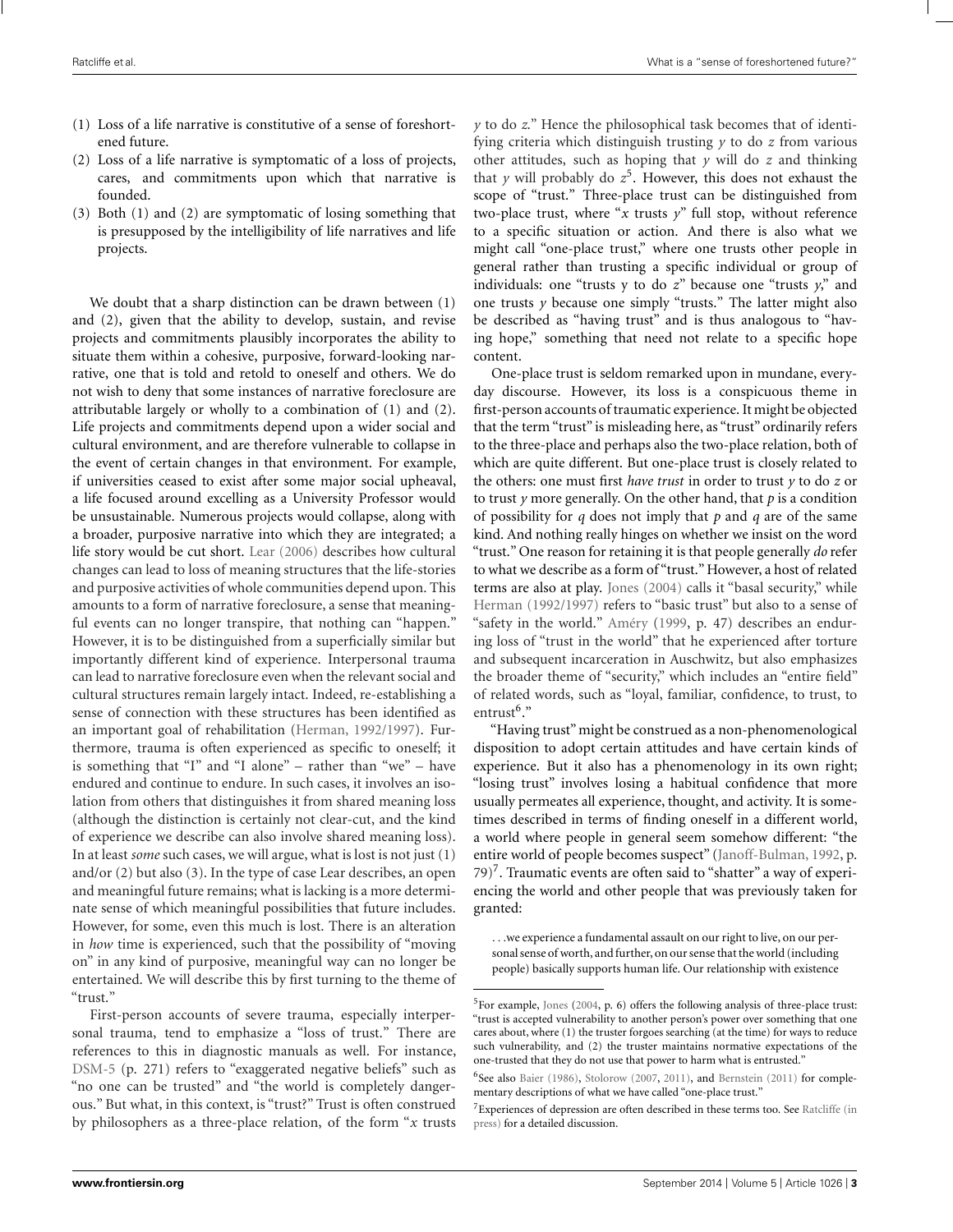itself is shattered. Existence in this sense includes all the meaning structures that tell us we are a valued and viable part of the fabric of life [\(Greening, 1990,](#page-10-0) p. 323).

What, exactly, does this "shattering" involve? It could be that experiencing significant suffering at the hands of another person leads to a negation of engrained beliefs such as "people do not hurt each other for the sake of causing pain," "people will help me if I am suffering," and so on. Then again, through our constant exposure to news stories and other sources, most of us are well aware that people seriously harm each other in all manner of ways. One option is to maintain that we do not truly "believe" such things until we endure them ourselves, and various references to loss of trust as the overturning of deeply held "assumptions" lend themselves to that view. For example, [Herman](#page-10-0) [\(1992/1997,](#page-10-0) p. 51) states that "traumatic events destroy the victim's fundamental assumptions about the safety of the world," and [Brison](#page-10-0) [\(2002](#page-10-0), p. 26) describes how interpersonal trauma "undermined my most fundamental assumptions about the world." An explicitly cognitive approach, which construes these assumptions as "cognitive schemas" or fundamental beliefs, is adopted by [Janoff-Bulman](#page-11-0) [\(1992](#page-11-0), pp. 5–6), who identifies three such beliefs as central to oneplace trust: "the world is benevolent;" "the world is meaningful;" and "the self is worthy."

However, it seems implausible to insist that "*x* thinks that *x* believes that  $p^{\prime\prime}$  when *x* actually believes not *p* until *x* is tortured and really does come to believe that *p*. It could be argued that the term "belief" encompasses more than one type of attitude. So one *a*-believes that *p* but later comes to *b*-believe it too8. Another option is to note that the belief "people have done *p* to other people and will do so again" is distinct from "someone might do *p* to a particular person, me." Hence the deep-rooted belief that is overturned is of the form "*p* won't (or even can't) happen to me." One, the other or both might well be right, but it would be a mistake to construe loss of one-place trust solely in these terms. Although it clearly does involve changes in attitude toward oneself, other people and the world more generally, it also involves something more than this<sup>9</sup>. What is eroded, we suggest, is a habitual, nonpropositional *style of anticipation*, which cannot be exhaustively characterized in terms of however many propositional attitudes of the form "*x* believes that *p*." It is something that a person could describe in terms of the negation of any number of different propositions, including "the world is safe," "others will help me when I am in trouble," "people generally mean well," "good things will happen in the future," "I will live a long time," "there are worthwhile projects," "I am worthy," and "I have friends." However, such utterances do not just convey distinct, thematically related belief contents. They are also used to express a unitary and more enveloping phenomenological change, the nature of which can be made clearer by emphasizing the theme of unpredictability:

Massive deconstruction of the absolutisms of everyday life exposes the inescapable contingency of existence on a universe that is random and unpredictable and in which no safety or continuity of being can be assured [\(Stolorow](#page-11-0), [2007](#page-11-0), p. 16).

Many of us anticipate most things with habitual confidence. It does not occur to us that we will be deliberately struck by a car as we walk to the shop to buy milk or that we will be assaulted by the stranger we sit next to on a train. There is a sense of security so engrained that we are oblivious to it. Indeed, the more at home we are in the world, the less aware we are that "feeling at home in the world" is even part of our experience [\(Baier](#page-10-0), [1986](#page-10-0); [Bernstein,](#page-10-0) [2011](#page-10-0)). It is not itself an object of experience but something that operates as a backdrop to our perceiving that *p*, thinking that *q* or acting in order to achieve *r*. To lose it is not just to endorse one set of evaluative judgments over another. It is more akin to losses of *practical* confidence that all of us feel on occasion, in relation to one or another performance. Suppose, for instance, one starts to "feel" that one can no longer teach well. Granted, evaluative judgments have a role to play, but loss of confidence need not originate in explicit judgments about one's performance, and its nature is not exhausted by however many judgments. The lecture theater *looks* somehow different – daunting, oppressive, unpredictable, uncontrollable. Along with this, one's actions lack their more usual fluidity and one's words their spontaneity. The experience is centrally one of *feeling* unable to engage in a habitual, practical performance. And loss of confidence can remain resistant to change even when one explicitly endorses propositions such as "I am a good teacher."

Such an experience can be fairly circumscribed, relating primarily to certain situations. However, we suggest that human experience also has a more enveloping "overall style" of anticipation. This view is developed in some depth by the phenomenologist [Husserl](#page-11-0) [\(1991](#page-11-0)). According to Husserl, all of our experiences and activities incorporate anticipation. He uses the term "protention" to refer to an anticipatory structure that is integral to our sense of the present. It is not "added on" to an independently constituted sense of what is present; our experience of an entity *as present* includes anticipation. Husserl adds that a sense of the immediate past is likewise inseparable from the present. When something happens, we do not experience it as "present," after which it is "gone" or somehow "fades." Experience includes "retentions," present experiences of events *as* having just past. The experienced "flow" or "passage" of time involves a structured interplay between protention and retention. An oft used example is that of listening to a melody, where how one experiences a present note is inseparable from a sense of what preceded it, of where it has "come from," as well as from some sense of what is coming next.

The content of what is anticipated varies in its determinacy, and [Husserl](#page-11-0) [\(1948/1973](#page-11-0)) refers to this as "open uncertainty." For example, as one turns an object over, one might anticipate that its hidden surface will be smooth and red, or one might just anticipate a surface with some color and texture. He contrasts this kind of uncertainty with "problematic uncertainty," which takes the form "*p* might not occur" or "what looks like *p* may not be *p*," regardless of how determinate *p* might be. There is also "doubt," which involves conflict between an earlier anticipation of *p* and a

<sup>8</sup>Alternatively, belief could be distinguished from an affective, practical responsiveness that usually accompanies it. For example, [Gendler](#page-10-0) [\(2008\)](#page-10-0) distinguishes "belief" from what she calls"alief."Those who accept such a distinction can say that *x* believes that *p* and that, following the traumatic event, *x* also comes to alieve that *p*.

<sup>9</sup>As [Corbí](#page-10-0) [\(2012,](#page-10-0) p. 55) observes, a "certain kind of awareness of some facts, deeper than mere knowledge of them, seems to be required to account for the conditions under which our confidence in the world may be lost."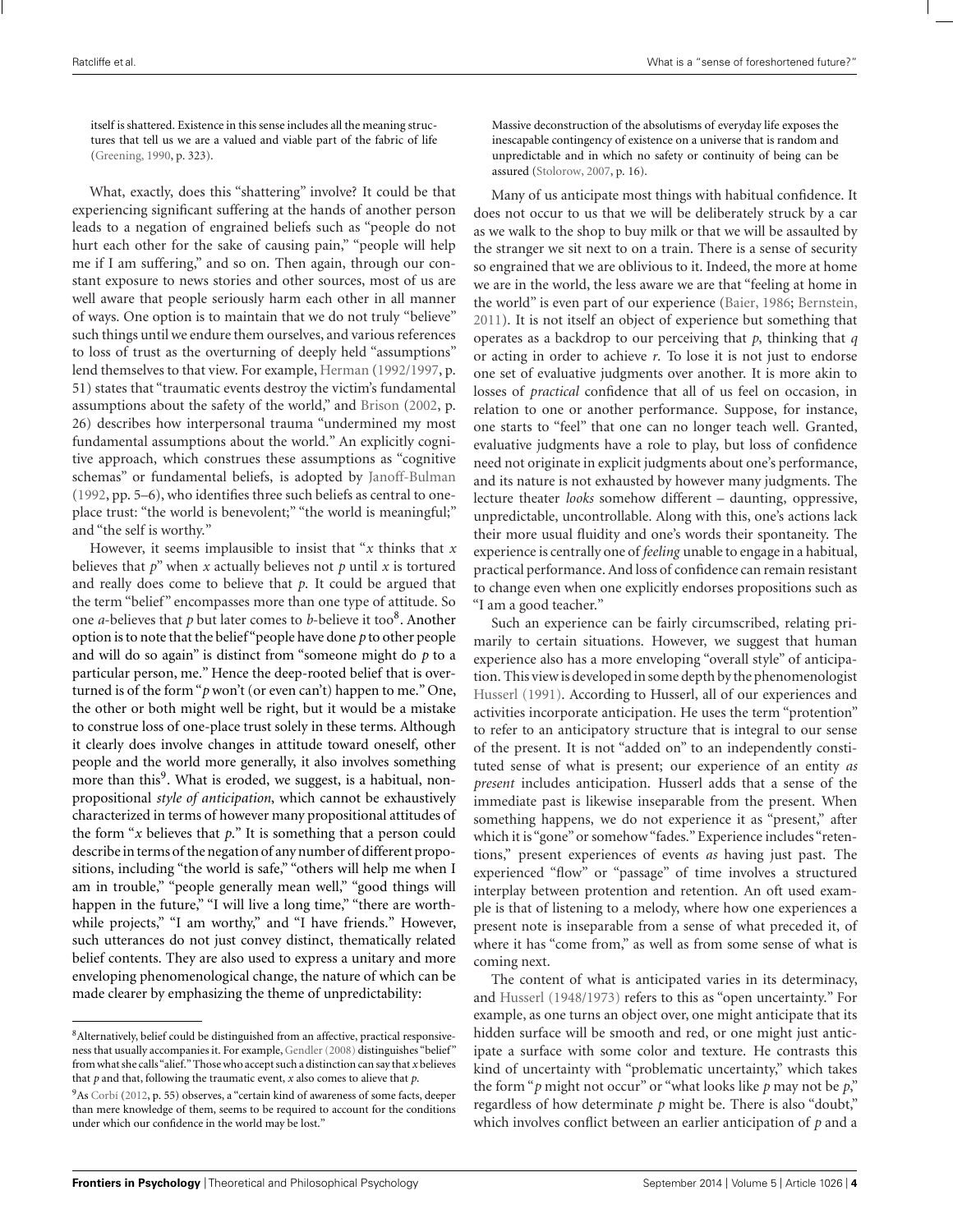later, competing anticipation of "*q* and not *p*." Husserl adds that localized experiences of problematic uncertainty and doubt arise against an enduring backdrop of habitual certainty. You might doubt that something is what it seems, as when you look into the distance from a station platform, take a far-away light to be that of your approaching train, and then start to wonder whether it might be something else. But here your experience of doubt is localized. You continue to take it as given that your foot will land on a flat surface as you take a step forward, that the coffee you are about to sip will be warm, that others on the platform will behave in the usual way, and so forth. For the most part, such expectations do not take the form of explicit judgments. They are symptomatic of a habitual, practical confidence, a feeling of being more generally "at home" in the world. It is against this backdrop that we have more localized experiences of problematic uncertainty and doubt, and make explicit judgments to the effect that event *p* will, will not, or might not arise. Hence a non-localized sense of confidence or certainty is not itself an attitude toward anything specific but something that is already in place when such attitudes are adopted $10$ .

We can thus distinguish (a) the content of what is anticipated, which may be more or less determinate, from (b) the mode of anticipation, which may be doubt or uncertainty but is more usually certainty. We can add to Husserl's account (c) the affective "style" of anticipation. When we anticipate events that matter to us in one or another way, we may do so with excitement, hope, curiosity, fear, panic, or dread. Habitual certainty has its own affective style: there is confident engagement with what is coming next, of a kind that is incompatible with fearing or dreading it. And, when we dread *p* (regardless of whether *p* is anticipated in the mode of certainty, problematic uncertainty, or doubt), we generally do so within a wider context of practical confidence, in relation to which *p* is experienced as a localized anomaly.

Were this style of anticipation to break down completely, we could not anticipate localized conflicts in the modes of problematic uncertainty or doubt, given that things appear potentially or actually anomalous in these ways insofar as they are at odds with a wider framework of coherent anticipation. Hence the result would be a loss of experiential structure. What, though, if it were altered in some distinctive way, rather than altogether lost? This, we propose, is what loss of one-place trust involves. A confident style of anticipation gives way to pervasive and non-localized uncertainty and doubt, and a sense of danger predominates. We can thus see why someone might describe herself as living in a "different world." Recalling the example of the musical note, how we experience what is present is shaped by what we anticipate. The point can be applied more specifically to the affective aspects of anticipation. When the realization of some indeterminate threat is anticipated, things can "look" foreboding. And when the overall style of anticipation takes this form, a sense of being confidently immersed in the world, "at home" in it, is lost. One feels "uprooted;" the world as a whole appears strangely and disturbingly different.

#### **INTERPERSONAL TRUST AS A SOURCE OF POSSIBILITY**

Loss of confidence or "one-place trust" can take a number of forms. When faced with chronic illness, one's bodily experience might involve a pervasive sense of what [Carel](#page-10-0) [\(2013](#page-10-0)) calls "bodily doubt;" one ceases to habitually "trust" one's bodily capacities and capabilities, and the default style of anticipation becomes that of anxious uncertainty. Alternatively, it could be focused upon the impersonal world; an environment that was previously taken to be dependable now seems dangerous and unpredictable. Or one might cease to trust one's own abilities, perhaps even the reliability and coherence of one's own thoughts. Hence it might be objected that the term "one-place trust" is misleading. Given that it can have different emphases, "trust in *p*," "trust in *q*," and so on, it actually falls under the category "twoplace trust." However, "having trust in the context of domain *p*" is to be distinguished from "trusting *p*." The former is not a relation of trusting but a precondition for one or another broad kind of trust relation. So, although one-place trust has more circumscribed domains, it is not itself an attitude toward something.

The concern could also be raised that "trust" properly applies to the interpersonal domain and its extension to other forms of practical confidence is inappropriate. In response, it should be noted that the term "trust" is sometimes used in the more permissive way, and victims of trauma often refer to a wider-ranging "loss of trust in the world." Even so, we will now suggest that having trust in other people has a kind of primacy over others forms of one-place trust. This is because its loss also entails a more general loss of confidence in oneself, one's abilities, and one's surroundings. Furthermore, where trust in some other domain is eroded, interpersonal trust more usually has an important role to play in its restoration. In the absence of interpersonal trust, other losses of trust are experienced as irrevocable rather than contingent.

Relations with other people serve to shape and re-shape our experiences and attitudes. Even mundane and short-lived interpersonal interactions can be self-affecting. Whether an expression, gesture, or comment is met with a smile or a dismissive sneer can have a subtle but wide-ranging effect on experience of oneself, the other person, and the surrounding environment. For this reason, [Løgstrup](#page-11-0) [\(1956/1997](#page-11-0), p. 18) proposes that all interpersonal relations involve unavoidable responsibility for others; we cannot interact with someone without somehow affecting his "world:"

<sup>&</sup>lt;sup>10</sup>There are interesting similarities between Husserl's account of habitual certainty, as something that our various beliefs about what is and is not the case presuppose, and some of the later Wittgenstein's remarks concerning "hinge propositions." According to Wittgenstein, when we take something to be the case or otherwise, we presuppose a different kind of certainty. Hinge propositions, he says, are not "propositions" of a kind that we could take to be true or false; they are the "ground" for j[udgments](#page-11-0) [of](#page-11-0) [truth](#page-11-0) [and](#page-11-0) [falsehood](#page-11-0) [\(Wittgenstein, 1975,](#page-11-0) [p.](#page-11-0) [27\).](#page-11-0) [At](#page-11-0) [times,](#page-11-0) Wittgenstein [\(1975](#page-11-0), p.22, 66) describes this ground as a form of "trust" and emphasizes the practical nature of the relevant kind of certainty. See [Moyal-Sharrock](#page-11-0) [\(2005](#page-11-0)) for a discussion of the role of trust in Wittgenstein's *On Certainty*.

By our very attitude to one another we help to shape one another's world. By our attitude to the other person we help to determine the scope and hue of his or her world; we make it large or small, bright or drab, rich or dull, threatening, or secure. We help to shape his or her world not by theories and views but by our very attitude toward him or her. Here lies the unarticulated and one might say anonymous demand that we take care of the life which trust has placed in our hands.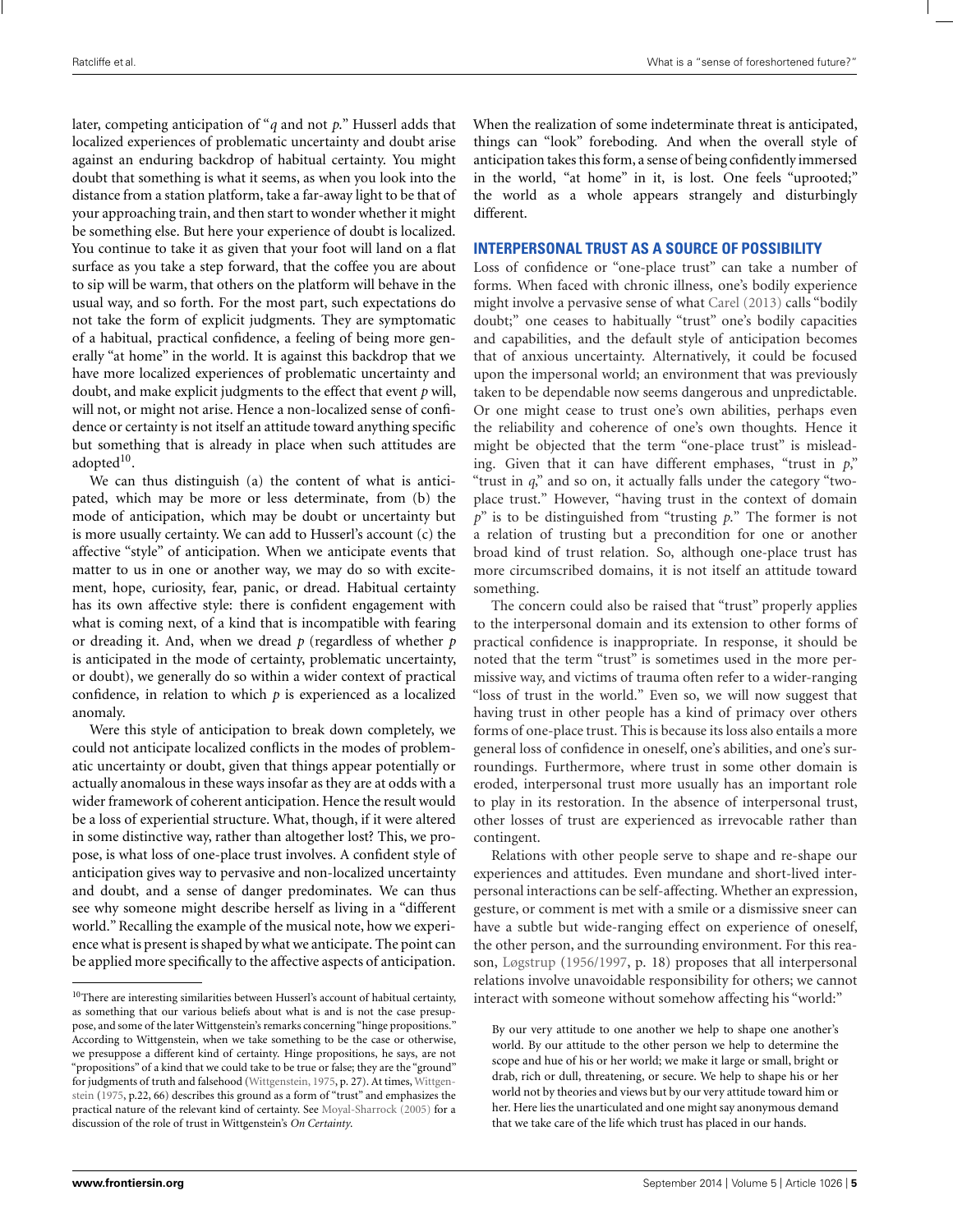According to Løgstrup, entering into any kind of interpersonal relationship involves a balance of trust and vulnerability. To relate to someone in a distinctively *personal* way is to be open to her potential influence on one's world and thus vulnerable to harm. In doing so, one trusts the other person not to do harm – one's life is "placed in her hands<sup>11</sup>." Although that might sound rather dramatic, the relevant phenomenon is familiar and commonplace. [Gallagher](#page-10-0) [\(2009](#page-10-0)) discusses how, as well as making sense of others through our interactions with them, we make sense of the world more generally. What we attend to is regulated by others, and there is empirical evidence suggesting that their presence alone serves to influence what we take to be salient, how we evaluate it, and how we respond to it. This applies from a very young age: "we learn to see things, and to see them as significant in practices of shared attention" [\(Gallagher](#page-10-0), [2009,](#page-10-0) p. 303)<sup>12</sup>. What we take to be "salient" and "significant" is inseparable from what we anticipate – from what we think is likely to happen and how it matters. Hence interactions with others can shape the content, mode, and affective style of anticipation, in relation to however many features of the environment.

Given that what and how we anticipate is inextricable from our experience of what is present, our surroundings can "look" different depending on whether we are interacting with others and on what form the interaction takes. It is not so much a matter of what the other person says; she need not say anything. It is largely attributable to styles of interaction, to patterns of shared attention, to how gestures and expressions are elicited andfollowed up (although it can also involve the construction, elaboration, and revision of self-narratives). [van den Berg](#page-11-0) [\(1972,](#page-11-0) p. 65) offers the following description:

We all know people in whose company we would prefer not to go shopping, not to visit a museum, not to look at a landscape, because we would like to keep these things undamaged. Just as we all know people in whose company it is pleasant to take a walk because the objects encountered come to no harm. These people we call friends, good companions, loved ones<sup>13</sup>.

Interactions with others can thus facilitate changes in perspective, which are often subtle but occasionally quite profound. After interacting for a prolonged period with a particular person, the world might seem strangely impoverished or, alternatively, alive with new possibilities. Hence the interpersonal serves to imbue things with a sense of contingency. The anticipation of entering into certain kinds of relation with others amounts to a sense that "this is not all the world has to offer," an appreciation that there are other possibilities, however indeterminate those possibilities might be.

Traumatic events can elicit a shift in the overall style of interpersonal anticipation, in the balance between vulnerability and trust. What makes interpersonal trauma distinctive is the *subversion* of interpersonal trust that it involves. The other person recognizes one's vulnerability and responds to it not with care but by deliberately inflicting harm. The aim of torture has been described as the complete psychological destruction of a person: "the torturer attempts to destroy a victim's sense of being grounded in a family and society as a human being with dreams, hopes and aspirations for the future" [\(Istanbul Protocol, 1999,](#page-11-0) p. 45). It is a "calculated assault on human dignity," more so than an attempt to extract information [\(Amnesty International](#page-10-0), [1986,](#page-10-0) p.  $172$ )<sup>14</sup>. The victim is confronted by a kind of interpersonal relation that exploits her vulnerability in an extreme way. [Améry](#page-10-0) [\(1999](#page-10-0), p. 29) describes how, when one is hurt, there is ordinarily an "expectation of help" from others, something that is engrained from early childhood. Hence torture involves a radical conflict with habitual styles of interpersonal anticipation. It is not just that others fail to offer help; they are themselves the agents of harm and there is nobody else to intervene on one's behalf. Furthermore, many forms of torture involve taking familiar, homely items that would more usually be encountered in a confident, purposive way, and using them to cause harm. For instance, household utensils are sometimes used to inflict pain [\(Scarry, 1985,](#page-11-0) pp. 40– 41). So it is not just that an interpersonal situation fails to offer what is habitually anticipated; it offers something utterly opposed to it<sup>15</sup>.

Such experiences can lead to a shift in the vulnerability–trust dynamic described by Løgstrup, whereby anticipation of harm becomes a salient aspect of interpersonal experience, shaping all interpersonal relations; one-place interpersonal trust is eroded or  $\mathrm{lost}^{16}$ . Exactly how this comes about is debatable (and our aim here is to describe the resulting experience rather than the mechanisms through which it arises). The victim might well form explicit judgments to the effect that"the interpersonal world is not as I took it to be," which in turn influence her overall style of anticipation. However, it is unlikely that the change in anticipatory style occurs solely via this route. In many other contexts, conflicts between explicit evaluative judgments and anticipatory style are commonplace. For example, someone who is bitten by a dog may then experience dogs as menacing and unpredictable, despite "knowing full well" that the incident was anomalous. The point applies equally to the more profound and pervasive effects of interpersonal trauma.

Loss of interpersonal trust has wider effects. Without the assumption that others will offer assistance in moments of need, the impersonal environment also seems less safe. What was once

 $^{11}$  See [Bernstein](#page-10-0) [\(2011](#page-10-0)) for an account along similar lines.

<sup>&</sup>lt;sup>12</sup>See also [Seemann](#page-11-0) [\(2009](#page-11-0)) for a complementary discussion of what he calls "basic" interpersonal trust and the nature of joint agency.

<sup>13</sup> Similar descriptions are offered by various others. See, for example, [Gendlin](#page-10-0) [\(1978/2003](#page-10-0), p. 115).

 $^{14}$ See also [Scarry](#page-11-0) [\(1985\)](#page-11-0) for a sustained argument to the effect that the aim of torture is not to interrogate but to destroy the person. For a comprehensive and convincing critique of [the](#page-10-0) [view](#page-10-0) [that](#page-10-0) [torture](#page-10-0) [is](#page-10-0) [an](#page-10-0) [effective](#page-10-0) [means](#page-10-0) [of](#page-10-0) [interrogation,](#page-10-0) [see](#page-10-0) Costanzo and Gerrity [\(2009\)](#page-10-0).

<sup>&</sup>lt;sup>15</sup>Extended periods of solitary confinement can similarly involve subversion of a previously habitual anticipatory style. The person is deliberately starved of kinds of interpersonal relation that were previously taken for granted, and the only kind of social relation that remains is one of powerlessness in the face of an individual or collective that deliberately inflicts harm [\(Guenther, 2013](#page-10-0)).

<sup>&</sup>lt;sup>16</sup>It seems plausible to suggest that this outcome is more likely in certain scenarios than others. For instance, where the harm is inflicted and/or endorsed by a group rather than an individual, perhaps even state-sanctioned, this lends itself to the view that people in general are suspect. It is also important to recognize the role of thirdparties. [Corbí](#page-10-0) [\(2012](#page-10-0)) emphasizes the "secondary expectation" that, even when I am harmed by someone, others will come to my aid. Their failure to do so, their refusal to engage with what has happened and their even siding with the torturer in order to maintain their own sense of confidence in others can all exacerbate a loss of trust.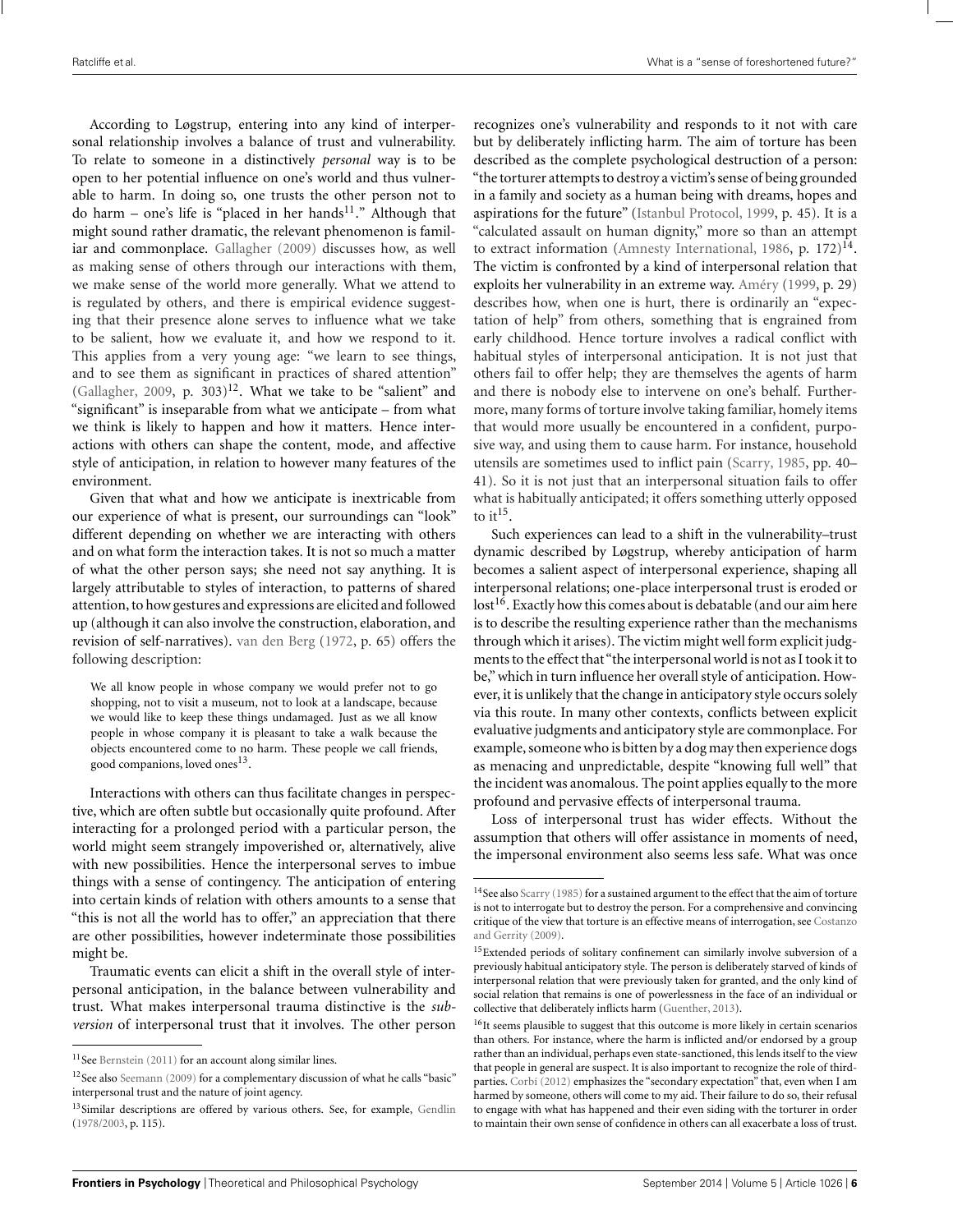anticipated with habitual confidence is now anticipated with uncertainty and dread:

When you think about everything on a deep level, [...] you see that nothing in life follows any rules; you can't rely on anything to be always true, ever. Nothing is constant and nothing is reliable, so nothing is "safe" to just simply believe in and be done with it. You are constantly looking at everything around you and re-assessing it, re-evaluating it as you get new information about it $^{17}$ .

The point also applies to trust in one's own abilities, even to the reliability of one's own judgments and thought processes. More usually, where there is doubt we turn to others for reassurance and support. Importantly, when trust in the impersonal environment or in one's own abilities is damaged, trusting relations with others can help one to negotiate what has happened and move on. They establish a sense of contingency, opening up new possibilities, and facilitating new interpretations. When interpersonal trust is lost, the prospect of entering into an interpersonal process that might otherwise have enabled a shift in anticipatory style is lost along with it. As [Laub](#page-11-0) [\(2001,](#page-11-0) p. xv) observes,

......the survivor of torture feels completely alone. He – or she – no longer believes in the very possibility of human connection; he envisages no one who will be present to him and for him if he returns in his mind to the places of horror, humiliation, and grief from which he barely emerged and which continue to haunt him.

Consequently, one's predicament is not experienced as a contingent one; the world no longer offers anything else. The resultant experience can also involve a sense of revelation, as a confidence so deep-rooted that it was never questioned reveals itself as utterly misplaced18. This further exacerbates the experience of alienation from others. Even when someone else is not encountered as threatening, he resides somewhere else, in a place where innocence remains and people go about their business in a confident – albeit naïve – way.

#### **LOSS OF A MEANINGFUL FUTURE**

Projects, cares, and concerns are sustained interpersonally. Almost all goal-directed activities implicate other people in some way – one is asked to do things by others and for others, and one does so in collaboration with others. The integrity of one's projects therefore depends on the integrity of those relations. Where there is pervasive uncertainty, where others cease to be dependable, where the world is unsafe and one's own abilities are in doubt, projects collapse. It is not just that the person lacks something that is presupposed by the possibility of a *specific project*. What is missing is something that the intelligibility of *projects in general* depends upon. One finds oneself in a world from which the possibility of meaningful, progressive, goal-directed activity is absent. Other kinds of concern are affected in other ways. For instance, care for certain other people may endure, but a pervasive sense of the world as unsafe and unpredictable renders it fragile and vulnerable. One inhabits a place that is inhospitable to human relationships. Interpersonal care is thus coupled with the anticipation of impending and inevitable loss, with dread, and anticipatory grief.

Such an experience has a profound effect upon one's beliefs. Beliefs involving positive evaluations of future events in relation to ongoing projects cease to be intelligible, given that such projects have collapsed. In addition, one ceases to anticipate the future with habitual confidence and no longer takes it to be the case that "*p* will happen" or "*q* will happen;" everything seems less certain. There is also a more widespread effect upon one's beliefs. Various factual beliefs that were once asserted with confidence may now seem hollow, irrelevant, and alien, given that their relevance and significance depended upon projects that have been lost. More generally, there is a change in the *way* one believes; things are no longer taken to "be the case" with a sense of confident certainty. That kind of certainty is gone from the world, and nothing stands firm in the way it once did. Furthermore, other people cannot be relied upon for testimony and correction of errors, and one's own intellectual abilities are experienced as all the more suspect without their reassurance.

A person's philosophical beliefs are not insulated from these phenomenological changes. Some of them, perhaps even the vast majority, presuppose a confidence that is "shattered" in trauma. When the confidence that one's philosophical projects depend upon is lost, one can still utter various propositions and argue over them, but the activity takes on an air of absurdity. The seeming irrelevance of much philosophical discourse following traumatic experience is noted by [Brison](#page-10-0) [\(2002](#page-10-0), p. x), herself an academic philosopher: "when I was confronted with something strange and paradoxical, philosophy was of no use in making me feel at home in the world<sup>19</sup>." As both [Husserl](#page-11-0) [\(1948/1973](#page-11-0)) and [Wittgenstein](#page-11-0) [\(1975](#page-11-0)) suggest (in different ways, admittedly), the possibility of believing that *p* or believing that not *p* depends upon a different kind of confidence. We suggest that, when that confidence is disturbed, one does not believe in quite the same way anymore. A form of enquiry concerned with whether we should believe that *p* or that *q* is irrelevant when something presupposed by that kind of believing is itself in jeopardy<sup>20</sup>.

A change in the style of anticipation and conviction, of the kind that renders projects unsustainable, also amounts to a change in the short-term and longer-term sense of time. In the case of short-term time, there is a shift in the structure of protention. One's style of anticipation is bereft of certain kinds of possibility, such as that of something happening that matters in a good way, or – more specifically – something that builds upon what one has achieved up to now. Hence there is a change in the experience of what we might call temporal "flow" or "passage," which

 $17$ This testimony is taken from a questionnaire study, which was conducted as part of AHRC- and DG-funded project "Emotional Experience in Depression" and ethically approved by the Durham University Philosophy Department Research Committee. This respondent (no. 179) had diagnoses of depression and PTSD.

<sup>1</sup>[8Stolorow](#page-11-0) [\(2007,](#page-11-0) p. 16) describes this as a "catastrophic loss of innocence that permanently alters one's sense of being-in-the-world."

<sup>19</sup>See also [Corbí](#page-10-0) [\(2012](#page-10-0), p. 45).

<sup>&</sup>lt;sup>20</sup>In a stronger statement, [Améry](#page-10-0) [\(1999,](#page-10-0) p. 19) contrasts the reality of life in Auschwitz with the attempts by some of those in the camp to sustain intellectual debates: "to reach out beyond concrete reality with words became before our very eyes a game that was not only worthless and an impermissible luxury but also mocking and evil."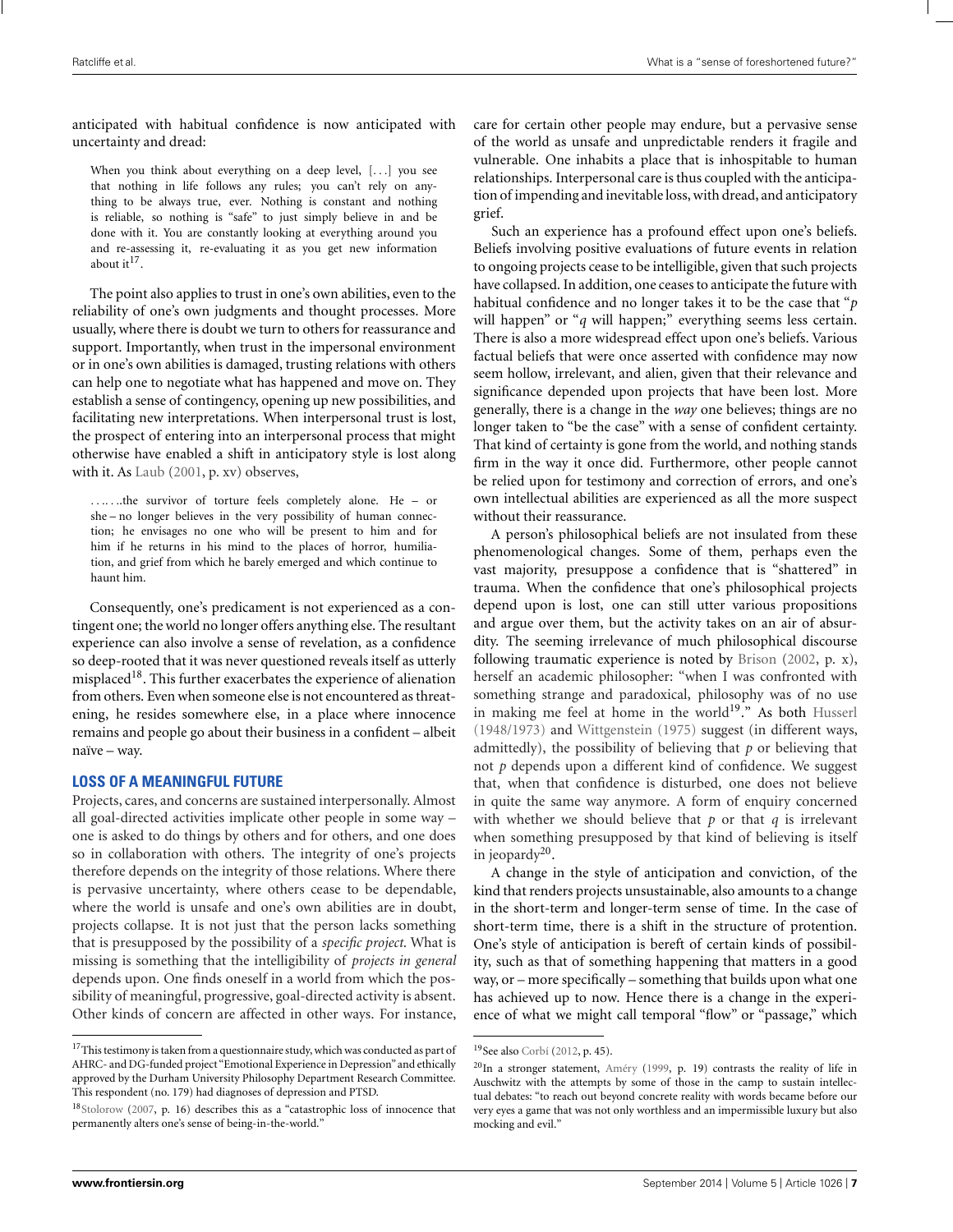no longer involves the anticipation and actualization of certain meaningful kinds of possibility. With this, the person is no longer "moving forward," "heading somewhere," and so there is also an altered sense of temporal direction. The longer-term sense of time is also very different. When the person looks ahead, the future lacks structure; it is not ordered in terms of meaningful projects, and so a coherent sense of long-term duration is absent. Hence the all-enveloping dread she feels before some inchoate threat is not situated in relation to a wider pattern of meaningful temporal events. There is nothing meaningful between now and its actualization, and so it seems imminent. A loss of interpersonal trust that is central to this form of experience is also what sets it in stone. Without the possibility of entering into trusting relations with others, the predicament seems unchangeable. There is no access to the process that might otherwise reveal its contingency and allow her to move beyond it. The person is isolated from others in a way that is incompatible with "moving forward in time;" her life story has been cut short.

This experience is not just future-oriented; it also affects how one's past is experienced. Past activities and events are significant insofar as they relate to where one is going, insofar as they are further developed, compensated for, or left behind. The past is thus constantly renegotiated, reinterpreted:

When the possibility of moving forward in a purposive, progressive, structured way is absent, so is that of reinterpreting one's past. So we can also see why traumatic memories might be experienced as vivid, intrusive flashbacks, why they are "relived" more so than "recalled" (e.g., [Hunt, 2010](#page-11-0), p. 70). The traumatic event is not contextualized or re-interpreted in relation to where one is heading, because the kind of trust required to move on has been lost. This is not to suggest that a traumatic memory endures as a wholly unadulterated record of how the traumatic event was experienced at the time. Our point is that it is not contextualized in the *way* that remembered events more usually are. This may also account for the intrusive nature of traumatic memories. As they are not integrated into a coherent life story, the person does not first recall another, related part of the story and – in the process – anticipate their coming. They are "triggered" or "cued" in a different manner and arise without prior context. To speculate further, difficulties in recalling traumatic memories may equally be attributable to this lack of contextualization. That they are not integrated into a structured life narrative makes them harder to actively recall or – alternatively – easier to avoid<sup>21</sup>. Other memories of events prior to the trauma are interpreted and re-interpreted, but only up to that point. A life story therefore seems complete, cut short by something that the person continues to confront but cannot negotiate $^{22}$ .

Hence a sense of foreshortened future is not a judgment to the effect that the remainder of one's life will be short and that one has little or nothing to look forward to. It is a change in how time is experienced: an orientation toward the future that is inseparable from one's experience of past and present, and also from the short- and long-term "passage" of time, is altered. It is not just that one will no longer get married, have children or have a successful career. One confronts a world that is incompatible with the possibility of an open and progressive life story<sup>23</sup>. And so traumatized people sometimes describe themselves as having died or say that a part of them has died: "when trust is lost, traumatized people feel that they belong more to the dead than to the living" [\(Herman](#page-10-0), [1992/1997,](#page-10-0) p. 52).

This can be conceived of in terms of what [Heidegger](#page-10-0) [\(1927/1962](#page-10-0)) calls "being-toward-death." Joseph Rouse, in a conference paper on John Haugeland's interpretation of Heidegger, develops the point that being-toward-death or "existential death" involves anticipating something that is distinct from biological death<sup>24</sup>. Existential death, Rouse explains, "is not an actual event, but a comportment toward the ever-impending possibility of [our] own impossibility." In other words, it is the recognition of the potential unintelligibility of something that the intelligibility of all our projects, cares and commitments depend upon, of something

<sup>...</sup>the future is the site of both anticipation and the unexpected, planning and the changing of plans. This predominant orientation toward a changing future also means a fluid or unfixed past, because the past is continually being reassessed as one moves into the future [\(Havens](#page-10-0), [1986,](#page-10-0) p. 21).

<sup>&</sup>lt;sup>21</sup>There are potential implications here for our understanding of dissociation in trauma. The term "dissociation" is used to refer to various different kinds of experience and to different aspects of an experience. For example, it sometimes refers to a sense of "derealization" and/or a feeling of detachment from one's own body, both of which are integral to the loss of trust that we have described. The person feels disconnected from the world, as it no longer appears practically significant in

the way it once did – she is not quite "there." And, insofar as she lacks certain feelings of anticipation and associated bodily dispositions, insofar as she is no longer practically and habitually immersed in situations, her body may feel strangely inanimate and alien too. However, where "dissociation" arises in relation to memory, a different account is required. What we have described in this section could be regarded as a form of dissociation – decontextualized memories are experienced as both estranged and estranging, and the person may also have trouble accessing them. But a different kind of "dissociation" is involved when the person manages to retain trust in the world and move forward by *not* confronting or engaging in any way with what has happened. The resultant experience would be quite unlike what we have focused upon in this paper, but the traumatic memory would similarly remain detached from a life story. It is debatable whether and when this latter kind of dissociation is adaptive, protecting one from a collapse of trust of the kind we have described, and when it is itself part of the problem. That these two different kinds of "dissociation" may be implicated in trauma complicates discussion [of](#page-11-0) [the](#page-11-0) [link](#page-11-0) [between](#page-11-0) [dissociation](#page-11-0) [and](#page-11-0) ["reality](#page-11-0) [discrimination"](#page-11-0) [\(see,](#page-11-0) [e.g.,](#page-11-0) Varese et al., [2012a](#page-11-0)). Some forms of post-traumatic dissociation may be symptomatic of finding oneself in a "different world" while others involve the preservation of one's world.

<sup>2</sup>[2Stolorow](#page-11-0) [\(2011](#page-11-0), p. 55) describes such an experience as follows: "experiences of emotional trauma become freeze-framed into an eternal present in which one remains forever trapped, or to which one is condemned to be perpetually returned.[....] In the region of trauma, all duration or stretching along collapses; past becomes present, and future loses all meaning other than endless repetition."

<sup>&</sup>lt;sup>23</sup>The changes in temporal experience that we have described overlap with how some people with depression diagnoses experience time. In both cases, there is a closed past, a future that offers only threat, and no sense of meaningful transition between past, present or future [\(Ratcliffe](#page-11-0), [2012\)](#page-11-0). Something that distinguishes an experience of trauma is the sense that a past which *was* meaningful and perhaps continues to be remembered as meaningful has been *cut short* by some event. Along with this, one "relives" the event, confronts something that cannot be negotiated. However, the distinction is difficult to draw in cases of sustained trauma, which often originate in childhood, where the person either never gained trust in the first place or lost it in a way that cannot be pinned down to a particular event.

<sup>24</sup>Rouse's paper, entitled "Love and Death," was presented at "Mind, Meaning and Understanding: A Conference in Honor of John Haugeland" (University of Chicago, Chicago, May 2010) and is available at: [https://wesfiles.wesleyan.edu/](https://wesfiles.wesleyan.edu/home/jrouse/Love%26Death.doc) [home/jrouse/Love%26Death.doc](https://wesfiles.wesleyan.edu/home/jrouse/Love%26Death.doc) (accessed 4th April 2014).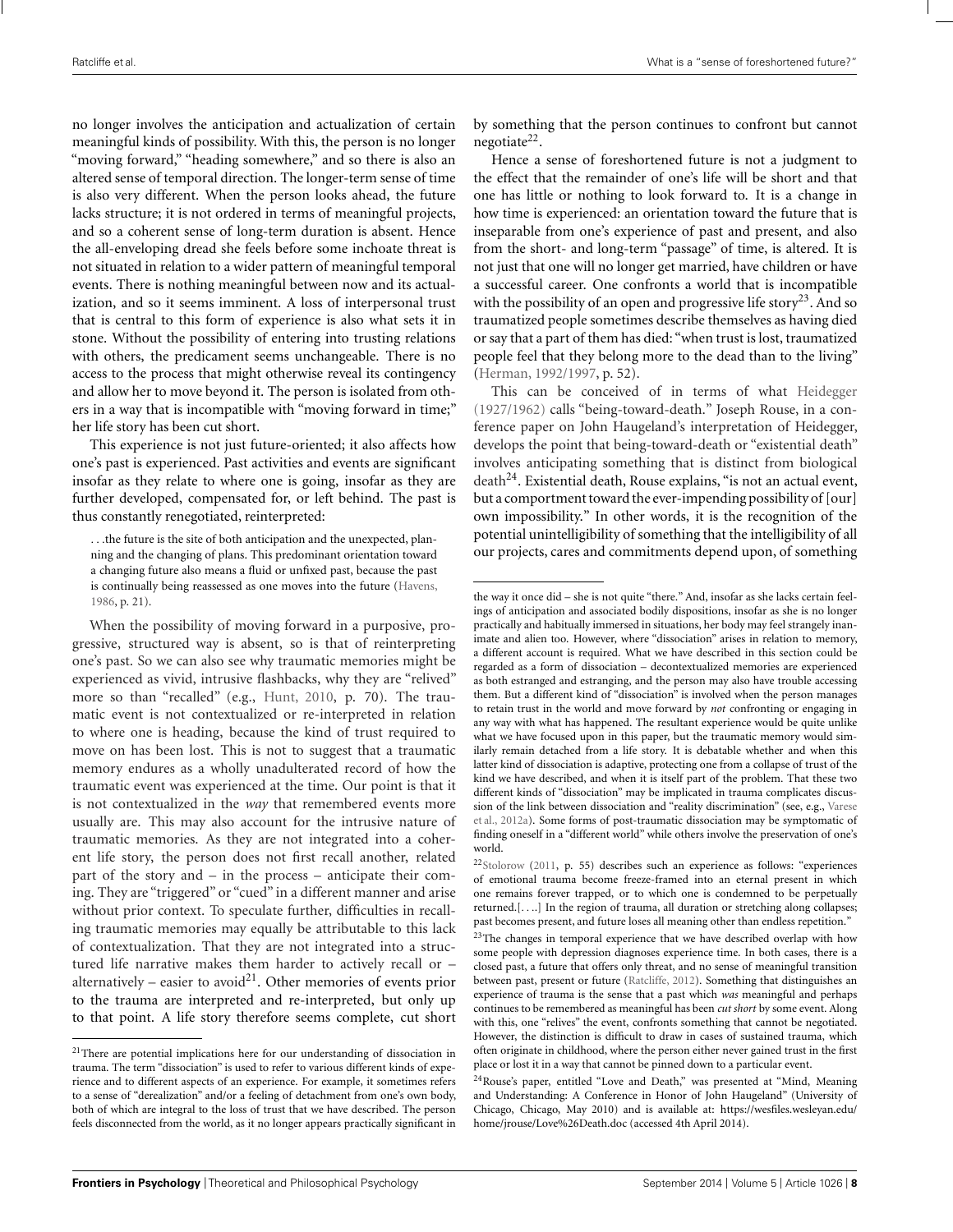that many of us are oblivious to in the course of everyday life. The most extreme form of traumatic experience can be thought of as the *actualization* of existential death within a continuing conscious life. One's life is experienced as having ended because its conditions of intelligibility have collapsed. This, we suggest, is how remarks about having died should sometimes be understood: "for months after my assault, I had to stop myself saying (what seemed accurate at the time), 'I was murdered in France last sum-mer' " [\(Brison](#page-10-0), [2002](#page-10-0), p. xi)<sup>25</sup>. There are two distinct ways in which the actualization of "existential death" might be construed. Our activities are intelligible within wider-reaching projects and so the potential unintelligibility of those activities is intelligible in the guise of losing the relevant projects. Indeed, human lives are peppered with project-deaths; a project can collapse for a variety of reasons, rendering some but not all of one's activities unintelligible, after which one is often able to move on. However, existential death can – and should – be construed more strongly in terms of the loss of something that is presupposed by the intelligibility of *any* project, and this is what is occurs in some experiences of interpersonal trauma. A life story is over not because some set of projects that are fundamental to one's life has been lost but because the possibility of engaging in any such project has been lost along with them. This, we stress, is an *extreme* form of the experience, and a trusting style of anticipation can be eroded to varying degrees.

#### **CONCLUSION**

We concede that experiences of trauma are heterogeneous and that diagnoses such as PTSD are compatible with a range of subtly different predicaments. Even so, our account suggests a phenomenological unity to various symptoms that might otherwise be regarded as closely related but distinct. The [DSM-IV-](#page-10-0)TR description of PTSD includes the following symptoms (along with several others): "impaired affect modulation," "feelings of ineffectiveness, shame, despair, or hopelessness," "feeling permanently damaged," "a loss of previously sustained beliefs,""social withdrawal,""feeling constantly threatened," "impaired relationships with others," and "a change from the individual's previous personality characteristics." Feeling threatened, socially withdrawn, and unable to relate to others can all be construed in terms of losing interpersonal trust. The same applies to impaired affect regulation: the person cannot participate in interpersonal relations of a kind that more usually serve to regulate experience, thought, and activity. We have also suggested that loss of trust has a profound effect on what a person believes and the *way* in which she believes. In addition, loss of trust amounts to a sense that one's life story has been cut short and therefore to a feeling of being irreparably "damaged." There are perhaps two aspects to feeling ineffective: (i) loss of interpersonal trust disposes one to lose trust in one's own abilities; (ii) in a world where meaningful action is impossible, one is unable to do anything of consequence, something that might be expressed in terms of ineffectiveness. And all of this surely amounts to a substantial "personality change." Hence empathizing with extreme traumatic experiences (where "empathy" is understood in a noncommittal way as coming to understand an experience, rather than as trying to somehow"experience it in a first-person way") involves coming to appreciate a profound and unitary phenomenological change, one that does not concern however many experiences of *p* and attitudes toward *q* but an overall style of experience that they presuppose.

It is also important to emphasize the interpersonal, social, and cultural aspects of trauma. We have argued that traumatic experience is essentially a way of relating to people in general. How specific others and others in general respond to one's experience may serve to mitigate or exacerbate the loss of trust that is so central to it. Turning first of all to exacerbation, our approach can contribute to an understanding of the link between trauma and psychosis [\(Istanbul Protocol, 1999,](#page-11-0) p. 47). We have emphasized the indispensable regulatory roles that other people play, how our relations with them shape our experiences, thoughts, projects, goals, and life stories. Given this, the development of psychosis following trauma is not to be construed solely or even principally in terms of processes that are internal to an individual. Our beliefs are shaped by our interactions with others, who provide reassurance and correction. So a pervasive estrangement from other people affects the *ways* in which beliefs are formed, maintained, and revised. This kind of view is hinted at but not fully developed by [Jaspers](#page-11-0) [\(1963](#page-11-0), p. 104), who observes that our beliefs are integrated into a public world, to which the status "incorrigible" usually attaches. This sense of being embedded in a dependable, predictable, public world can be altered by traumatic events, such that a certain kind of conviction, a way of believing, is altered. As Jaspers adds, "socially accepted reality totters, people become adrift." The point can be extended from belief-formation to how we experience our surroundings, even to our ability to distinguish what is physically present from what is not. [Guenther](#page-10-0) [\(2013](#page-10-0), p. 146) offers the following remarks, in relation to extreme forms of social privation that prisoners in long-term solitary confinement are subjected to:

We rely on a network of others, not just to survive or to keep ourselves entertained but also to support our capacity to make sense of the world, to distinguish between reality and illusion, and even to tell where our own bodily existence begins and ends.

It is arguable that post-traumatic estrangement from others and complete loss of felt interpersonal connection can similarly serve to erode one's sense of what is real, and of the boundaries between self, other people, and the surrounding world, in a way that renders one susceptible to symptoms such as hallucinations and delusions. We can add to this that loss of trust in the world involves a pronounced and widespread sense of unpredictability. This unpredictability, further cultivated by increasing social isolation, may render a person susceptible to further disturbances in the style of anticipation<sup>26</sup>. Hence it would be interesting to explore

<sup>&</sup>lt;sup>25</sup>"Existential death," as we have described it, relates closely to what others have referred to as "social death" or "social murder," construed as a radical form of social disenfranchisement that is incompatible with sustaining a meaningful human life [\(Bernstein, 2011](#page-10-0); [Guenther](#page-10-0), [2013\)](#page-10-0).

<sup>26</sup>There is increasing recognition that affective disturbances are implicated in psychosis (e.g., [Smith et al., 2006](#page-11-0)). See [Morrison et al.](#page-11-0), [2003](#page-11-0) for the view that there is considerable overlap between the symptoms of psychosis and trauma, that they interact causally in a range of ways, and that interpersonal processes have a role to play. See also [Earnshaw](#page-10-0) [\(2011\)](#page-10-0) for the view that progressive erosion of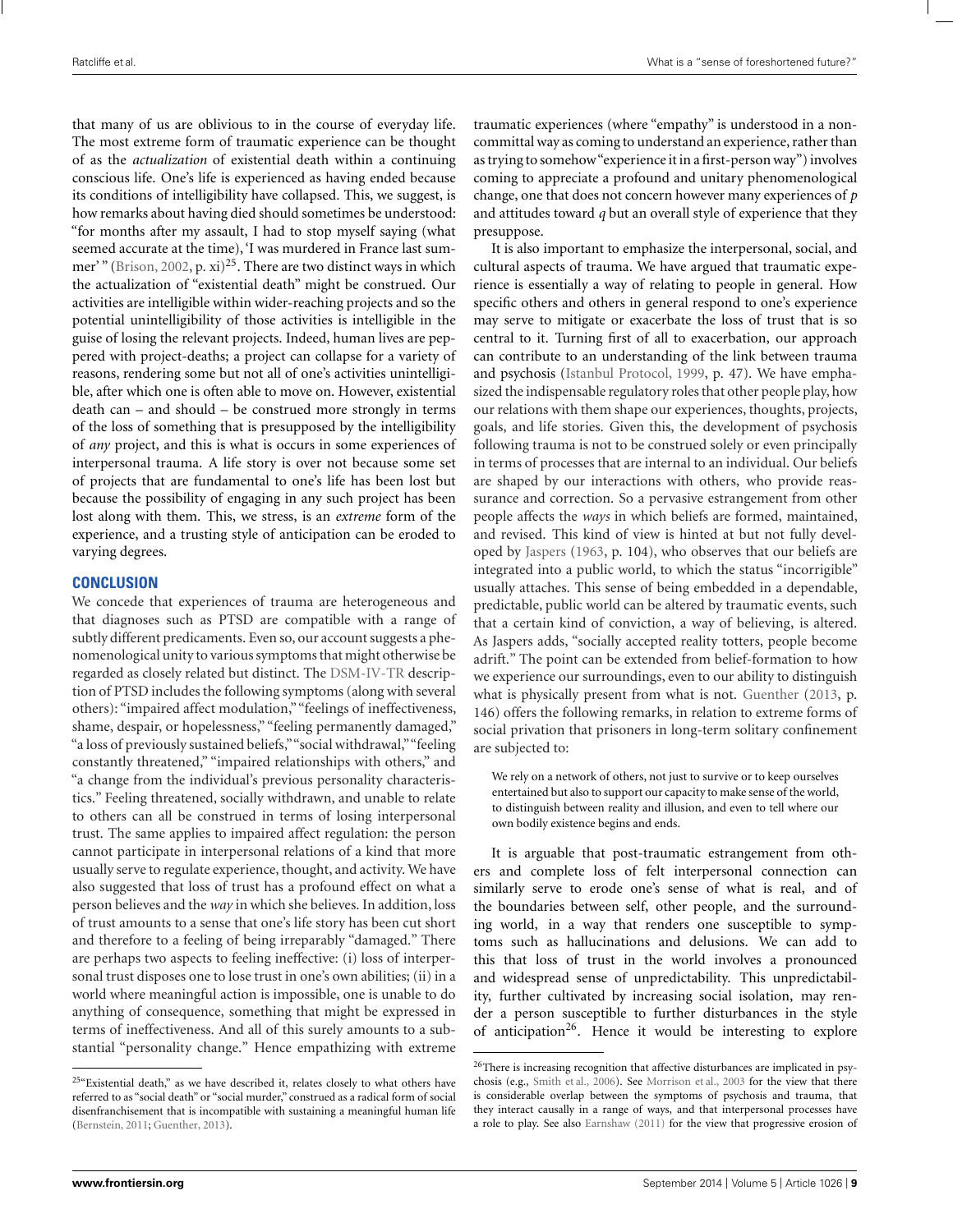<span id="page-10-0"></span>how an all-enveloping loss of trust relates to and perhaps contributes to "salience dysregulation" of the kind linked to psychosis, where things appear significant in anomalous and unstructured ways [\(Kapur](#page-11-0), [2003;](#page-11-0) [Kapur et al., 2005\)](#page-11-0). Of course, not all severely traumatized people go on to develop psychosis, and different trajectories as well as prior vulnerabilities need to be considered (Herman, 1992/1997). Even so, where psychosis does arise in the context of trauma, our account suggests that an interpersonal, rather than intrapersonal, process is at work. The point applies equally to other trajectories that traumatic experience might follow.

With regard to mitigation, successful therapy can involve changing the person's sense of what others have to offer, in a way that facilitates re-integration into the public world. Herman (1992/1997) describes three broad stages of recovery: a localized sense of safety is first nurtured, after which the person can attempt to construct a narrative around what has happened, and finally there is reengagement with communal life. What we have said is consistent with this general approach. To begin with, certain possibilities may not even make sense to the person. So encouraging her to do various things, adopt certain attitudes, or change her perspective on life is analogous to encouraging her to swim to safety when she finds herself stranded on a desert planet with no prospect of escape. Given that trust is a precondition for even entertaining certain possibilities, a degree of trust first needs to be restored<sup>27</sup>. This is not to suggest that a victim of interpersonal trauma can ultimately recover the same style of unreflective trust that previously permeated her world. But she can come to relate to others and to the world more generally in a way that is compatible with moving forward into an open future<sup>28</sup>.

#### **ACKNOWLEDGMENTS**

Thanks to David Herman, two reviewers, and audiences at the University of Memphis and the Free University of Berlin for helpful comments. This research was supported by a Wellcome Trust Strategic Award (WT098455MA).

#### **REFERENCES**

- American Psychiatric Association. (2000). *Diagnostic and Statistical Manual of Mental Disorder*, 4th Edn, Text Revision. Washington, DC: American Psychiatric Association.
- American Psychiatric Association. (2013). *Diagnostic and Statistical Manual of Mental Disorders*, 5th Edn. Washington, DC: American Psychiatric Association.
- Améry, J. (1999). *At the Mind's Limits: Contemplations by a Survivor on Auschwitz and its Realities,* trans. S. Rosenfeld and S. P. Rosenfeld. London: Granta Books.
- Amnesty International. (1986). *Voices for Freedom*. London: Amnesty International Publications.
- Baier, A. (1986). Trust and antitrust. *Ethics* 96, 231–260. doi: 10.1086/292745
- Bernstein, J. M. (2011). Trust: on the real but almost always unnoticed, ever-changing foundation of ethical life. *Metaphilosophy* 42, 395–416. doi: 10.1111/j.1467-9973.2011.01709.x
- Brison, S. J. (2002). *Aftermath: Violence and the Remaking of a Self*. Princeton, NJ: Princeton University Press.
- Carel, H. (2013). Bodily doubt. *J. Conscious. Stud.* 20, 178–197.
- Corbí, J. E. (2012). *Morality, Self-knowledge and Human Suffering: An Essay on the Loss of Confidence in the World*. London: Routledge.
- Costanzo, M. A., and Gerrity, E. (2009). The effects and effectiveness of using torture as an interrogation device: using research to inform the policy debate. *Soc. Issues Policy Rev.* 3, 179–210. doi: 10.1111/j.1751-2409.2009.01014.x
- Earnshaw, O. (2011). *Recovering the Voice of Insanity: A Phenomenology of Delusions*. Ph.D. thesis, Durham, University. Available at Durham E-Theses online: <http://etheses.dur.ac.uk/3225/>
- Freeman, M. (2000). "When the story's over: narrative foreclosure and the possibility of self-renewal," in *Lines of Narrative: Psychosocial Perspectives*, eds M. Andrews, S. D. Sclater, C. Squire, and A. Treacher (London: Routledge), 81–91.
- Ford, J. R. (1999). Disorders of extreme stress following warzone military trauma: associated features of post-traumatic stress disorder (PTSD) or comorbid but distinct syndromes? *J. Consult. Clin. Psychol.* 67, 3–12. doi: 10.1037/0022- 006X.67.1.3
- Gallagher, S. (2009). Two problems of intersubjectivity. *J. Conscious. Stud.* 16, 289–308.
- Gendler, T. S. (2008). Alief and belief. *J. Philos.* 105, 634–663.
- Gendlin, E. T. (1978/2003). *Focusing: How to Gain Direct Access to Your Body's Knowledge*. London: Rider Books.
- Grassian, S. (2006). Psychiatric effects of solitary confinement. *Washington Univ. J. Law Policy* 22, 325–386.
- Greening, T. (1990). PTSD from the perspective of existential-humanistic psychology. *J. Trauma Stress* 3, 323–326. doi: 10.1002/jts.2490030213
- Guenther, L. (2013). *Solitary Confinement: Social Death and Its Afterlives*. Minneapolis: University of Minnesota Press.
- Havens, L. (1986). *Making Contact: Uses of Language in Psychotherapy*. Cambridge, MA: Harvard University Press.
- Heidegger, M. (1927/1962). *Being and Time,* trans. J. Macquarrie and E. Robinson. Oxford: Blackwell.
- Herman, J. (1992/1997). *Trauma and Recovery*, 2nd Edn. New York: Basic Books.

trust is involved in the development of psychosis. See [Varese et al.](#page-11-0) [\(2012b](#page-11-0)) for a meta-analysis pointing to the conclusion that traumatic events during childhood significantly increase the risk of psychosis. There is also a more specific link between childhood trauma and "hallucination-proneness" [\(Varese et al., 2012a](#page-11-0)). As stressed earlier, we have not addressed childhood trauma in this paper. The emphasis on trust is likely to prove equally central here, but an important difference is that trust in others, and in the world more generally, is disrupted during its formation, rather than later "shattered." This requires further discussion, as does the issue of how childhood trauma can render one more vulnerable to further loss of trust in later life. Childhood trauma has been linked to a range of different psychiatric diagnoses in adulthood [\(Read et al., 2005\)](#page-11-0).

<sup>&</sup>lt;sup>27</sup>See also [Janoff-Bulman](#page-11-0) [\(1992\)](#page-11-0) for an emphasis on the substantial role that social support has to play and for distinctions between various complementary types of social support.

 $^{28}\mathrm{The}$  phenomenological study of trauma also has potential implications for philosophical approaches to temporal experience. Philosophers often characterize the experience of "temporal flow" or "passage" in a cursory way, after which discussion turns to the issue of whether any mind-independent temporal properties correspond to an experience of flow. For example, [Paul](#page-11-0) [\(2010](#page-11-0)) refers simply to an experience of "newness" and "passage" and concludes that our brains create the illusion of "flow." (See [Hoerl, 2014](#page-11-0), for a good discussion of this and similar approaches, and of problems involved in even making sense of the view that we have an illusory experience of passage.) Before drawing such conclusions, it is advisable to formulate a sufficiently detailed and nuanced account of one's subject matter. Along with various others, [Paul](#page-11-0) [\(2010](#page-11-0), p. 346) assumes that an "experience of passage" is to be identified with one of "change." However, consideration of temporal experience in trauma indicates that matters are not so clear. The traumatized person continues to register "change." Even so, her sense of the transition between past, present and future is profoundly altered and she no longer experiences herself as "moving forward" in time, as her experience of temporal transition is no longer one of meaningful transition. The

nature of one's temporal experience is inextricable from one's style of anticipation. Furthermore, it is intersubjective in structure, involving ways of relating to other people that are ordinarily so entrenched we seldom notice them. It is debatable what the implications of this are for the philosophy of time. But it does point to the view that philosophical discussions often operate with a conception of their subject matter that is cursory and unclear. In order to sensibly address the issue of whether some *x* is or is not illusory, we need an adequate understanding of what *x* is and what *x* is not. The acknowledgment that there are different *ways of being in time*, involving different experiences of transition, complicates matters.